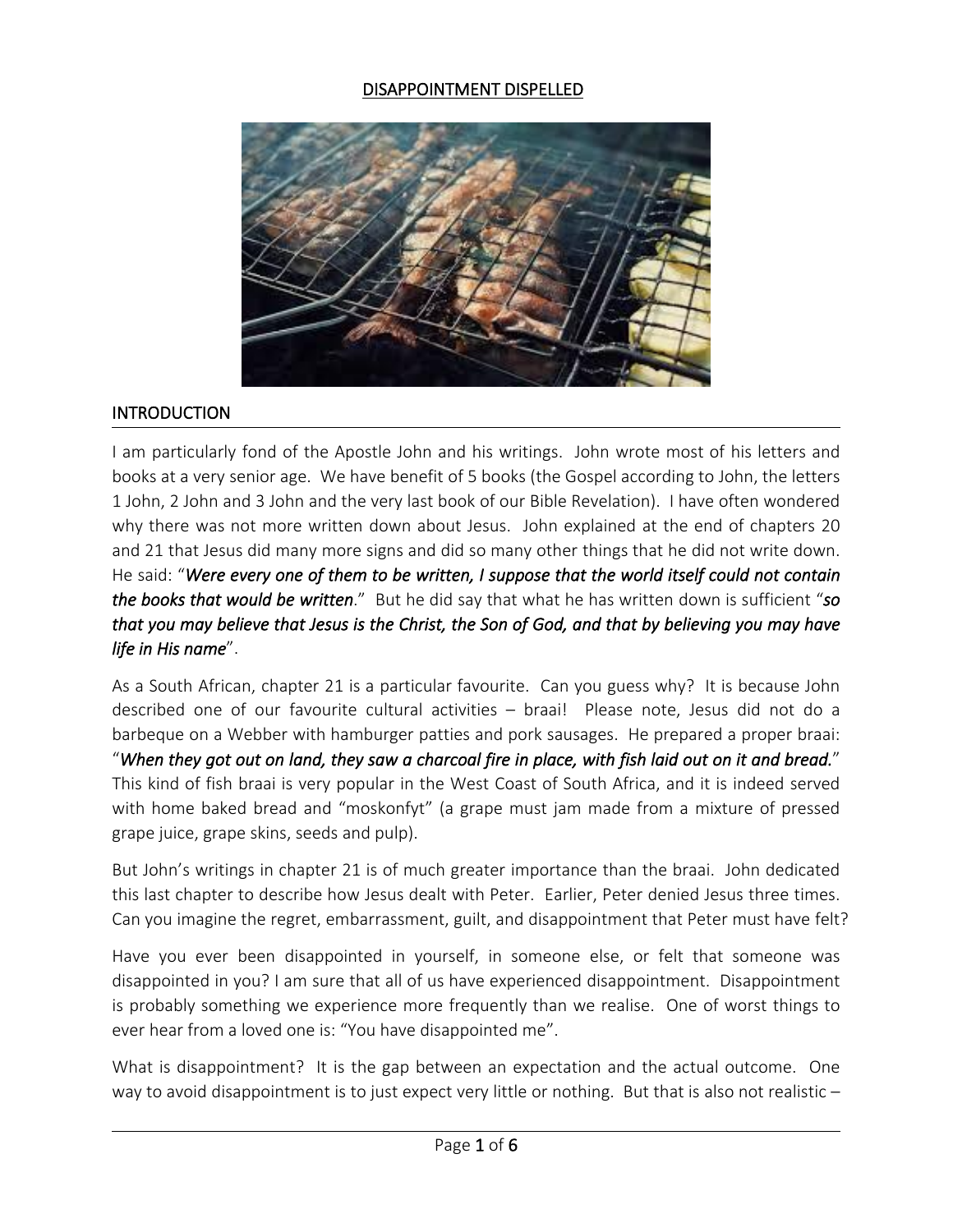as the saying goes: "if you aim at nothing you are guaranteed to achieve it all the time." So, was Jesus disappointed in Peter? Closer to home, is God ever disappointed in us?

# PETER: FISHERMAN, TO DISCIPLE AND BACK TO FISHERMAN

Do you remember how the relationship between Jesus and Peter started? In Luke 5, we read that Simon (he was only named Peter later) was a fisherman. He had an unsuccessful fishing night and was cleaning their nets that morning. Jesus then instructed Simon to go back into the water and let down their nets for a catch. Not surprisingly, Simon's response was: "*Master, we toiled all night and took nothing!*". Fortunately, he continued with: "*But at your word I will let down the nets*."

The catch was so large that their nets started to break. Another boat came to help and both boots were soon filled to the point of almost sinking. Simon fell at Jesus' knees and said: "*depart from me, for I am a sinful man, O Lord*". Jesus responded: "*Do not be afraid, from now on you will be catching men [and women]*".

What happened here? Simon probably realised that he must have disappointed Jesus with his initial response. His natural reaction was to ask Jesus to rather depart from him. He must have felt that he was not worthy and deserved rejection. But Jesus responded very differently. Jesus did not say: "why were you so arrogant?" or "you should listen to me next time" or "I told you so". Jesus acted in a reassuring way "*do not be afraid*" and called Simon to action. In effect, Jesus was saying to Simon to learn from the mistake and "*from now on*" do differently. Simon immediately followed Jesus as a disciple.

Jesus already knew that Simon will become the founding father of the church on earth after His ascension to heaven. In John's recording of Jesus' first meeting with Simon, we read that Jesus renamed Simon: "*You shall be called Cephas*". Cephas is Aramaic and it translates to Peter in Greek – both mean "rock". Later, Jesus reaffirmed to Peter: "*and I tell you, you are Peter, and on this rock I will build my church, and the gates of hell shall not prevail against it*." Matthew 16:18.

So, there must have been great expectations on Peter. Jesus clearly identified and named him as the future leader of the church on earth. This probably explains some of his confident behaviour and bold statements. When Jesus talked about his death and departure, Peter was quick to say that he wanted to follow Jesus: "*Lord, why can I not follow you now? I will lay my life down for you*". John 13:37. But Jesus answered him with the foretelling that Peter will deny Him three times. Peter probably rolled his eyes when he heard this.

On the day of Jesus' arrest, Peter was still full of bravado. He drew his sword, struck the high priest's servant, and cut his right ear off. Jesus instructed Peter to put away his sword and allow the Father's will do be done. Then only hours later, when everything started to escalate out of control, Peter indeed denied Jesus in public – not once but three times.

Can you imagine what must have gone through Peter's mind at that time. He, the rock on which Jesus is meant to build His church, the one who said he would lay his life down for Jesus, yes he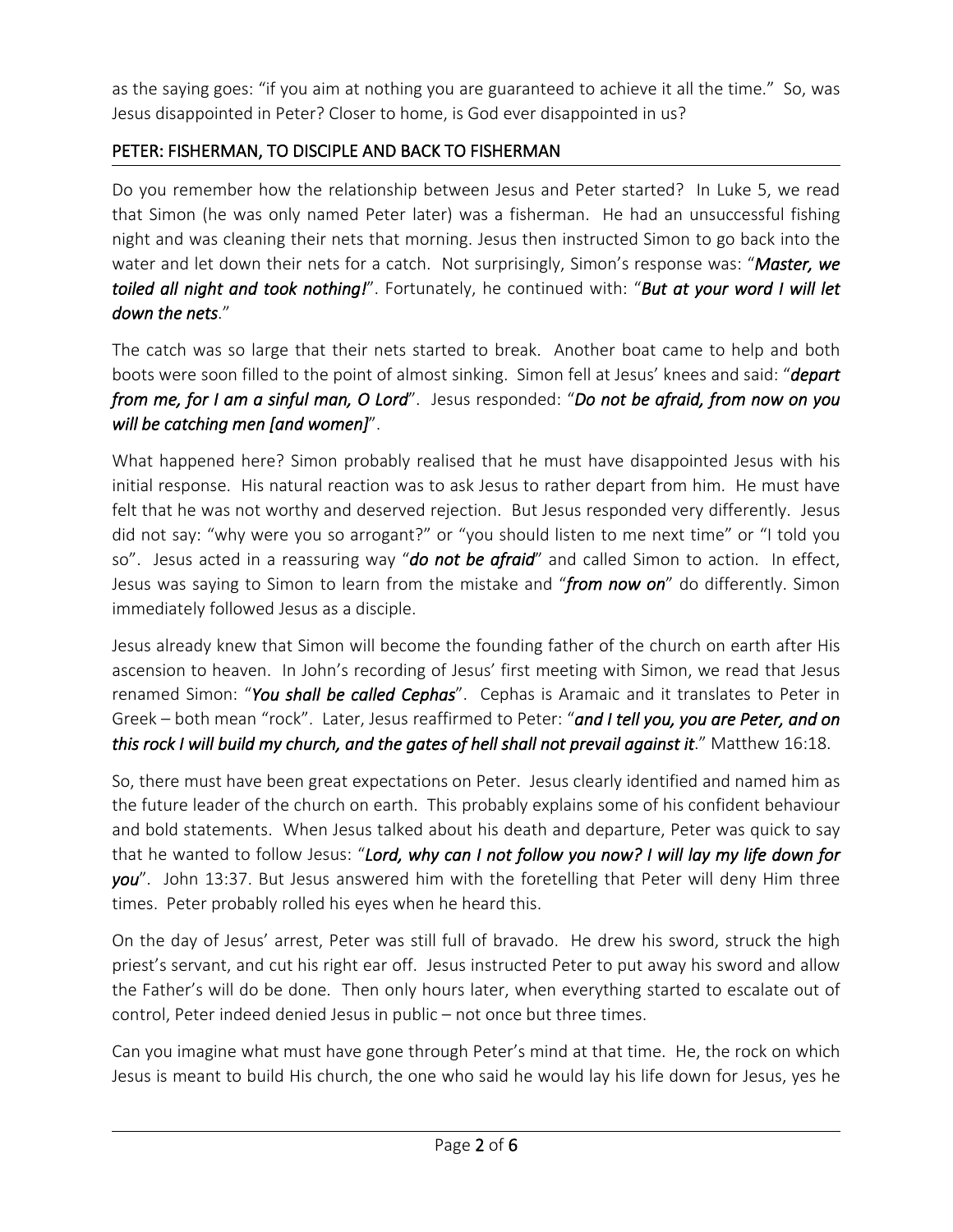denied Jesus! All the high expectations came crashing down. The gap between the expectations and the reality of his denial must have left him with crushing feelings of disappointment.

Despite his feelings of disappointment, Peter did not run away or desert the other disciples. He and John were the two disciples who ran to the tomb after Mary Magdalene told them that Jesus was not in there. Peter was the first one to go into the empty tomb. He was there when Jesus appeared to ten of the disciples for the first time and the second time eight days later when Thomas was present.

John did not record exactly what happened between the second and third appearance of Jesus. One could only but wonder what was going through the mind of Peter. Why did he go back to where his journey started with Jesus – his old job of fishing? This could potentially have been disastrous for the church on earth and must have been the reason why Jesus specifically appeared at that moment.

And just like the first time, Peter and the others caught nothing during the night. At the break of day, Jesus was standing on the shore, but they did not recognise Him. He asked if they caught anything and, like 3 years earlier, they said no. In a similar way, Jesus instructed them to cast their nets one more time. And again, against all odds, they landed a record catch. John immediately realised that it was Jesus standing on the shore. When Peter heard it was Jesus, he threw himself into the sea to get to Jesus. What a déjà vu moment that must have been for Peter.

### DISAPPOINTMENT?

After their famous "South African" fish braai, Jesus engaged in a one-one-one conversation with Peter. What would you have done if Peter, your close ally, denied you three times? Would you have expressed disappointment? But Jesus' approach is truly Godly. He addressed Peter by his original name – Simon, son of John. Jesus asked him three times: "do you love me?". After each answer, Jesus then called Peter to action and reaffirmed his calling to the ministry to service Jesus: "*feed my lambs, tend my sheep and feed my sheep*".

Interestingly, Peter was grieved by the repeated question from Jesus. He must have wondered whether Jesus did perhaps not believe him. But clearly, Jesus was reaffirming and reassuring Peter, not doubting him. And why would Jesus doubt him if He can see into one's heart? The three questions and instructions must have been to erase the disappointment Peter felt of the three acts of denial.

Did you notice that none of Jesus' questions were "why did you deny me" or "why are you not apologising to me" or "are you going to disappoint me again"? Why would that be the case? Could it possibly be that Jesus was not disappointed in Peter, and that God could never be disappointed in us?

When measured by the ten commandments and the law, surely we must disappoint God all the time with our "under achievement" of His standards? Humanly speaking, we often refer to "good people" and "bad people". But Isaiah said: "*All we like sheep have gone astray; we have turned –*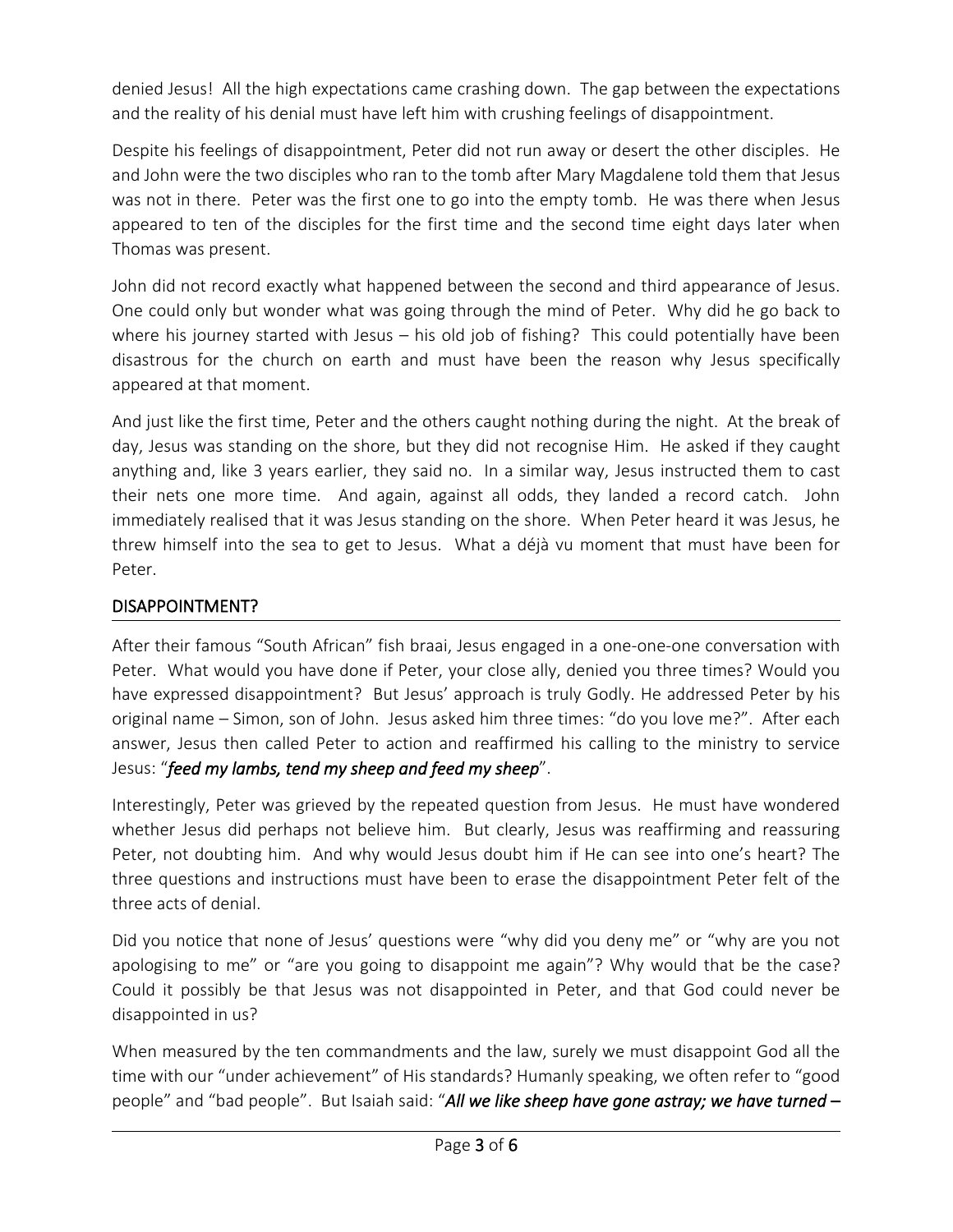*every one - to his own way…*" Isaiah 53:6. Does this mean we are all one constant disappointment to the Lord by virtue of not being able to meet His expectations?

A long time ago, it was already clear to the Lord that we could never meet the expectations. By His great mercy and His unmeasurable love, the Father sent His Son, our Lord Jesus Christ, to fill the "expectation gap". Jesus died for all our sins on the cross, He paid the price and brought the perfect sacrifice, once and for all. When we accept Jesus as our Saviour, God no longer sees the "expectation gap". God looks at us through the redemption of Christ and sees us as righteous and justified. Therefore, when we are in Christ, there is no longer an expectation gap and God cannot be disappointed in us.

Furthermore, God is all knowing. He is not limited by time and space. God knows our yesterday, our today and our tomorrow. God also sees beyond our actions and words, through to our hearts and our hidden thoughts. So, in relation to each one of us, we cannot disappoint God if our future actions are already known. That does not mean that our wrong actions and sins are acceptable to God. It also does not mean that we should not repent and continue to live in sin.

When we know that we have disappointed someone, we often withdraw from the person and avoid contact. This is exactly what God does not want us to do when we continue to make mistakes and sin from time to time. Unfortunately, it is what the Evil One wants and you may hear voices saying: "there you go again", "you are such a disappointment", "you are not good enough", "you might as well give up". This is what may have happened with Peter: "you might as well go back to your old ways of just fishing for fish".

The fact that we cannot disappoint God, liberates us and sets us free! Therefore, we must always turn to God for love and comfort, particularly when we experience feelings of disappointment. Zephaniah said so encouragingly: "*The Lord your God is in your midst, a mighty One who will save;* He will rejoice over you with gladness; He will guiet you by His love; He will exult over you with *loud singing.*" Zeph 3:17. Jesus promised that He will always be with us through the Holy Spirit, our Helper, who dwells within us. In our Psalm of today, King David also encouraged us to always turn to God for help and then he said to the Lord: "*You have turned for me my mourning into dancing…and clothed me with gladness."*

# FOLLOW ME

God is always there for us. But our relationship with God must be reciprocal. We cannot just take and never give back; be loved and never love back. Jesus was clear in His instructions that if we say we love Him, we must follow His commandments (love the Lord your God with all your heart, and all your mind and all your strength; and love your neighbour as yourself). This is why we still confess the sins we commit, we repent and strive to live more and more like Jesus. Fortunately, we are never alone – we always have the Helper with and in us for this journey of sanctification.

Jesus' final recorded instruction to Peter on the beach was: "*Follow me*". Peter headed to the call and turned from being a fisher of fish to Jesus' original calling to be a fisher of people. May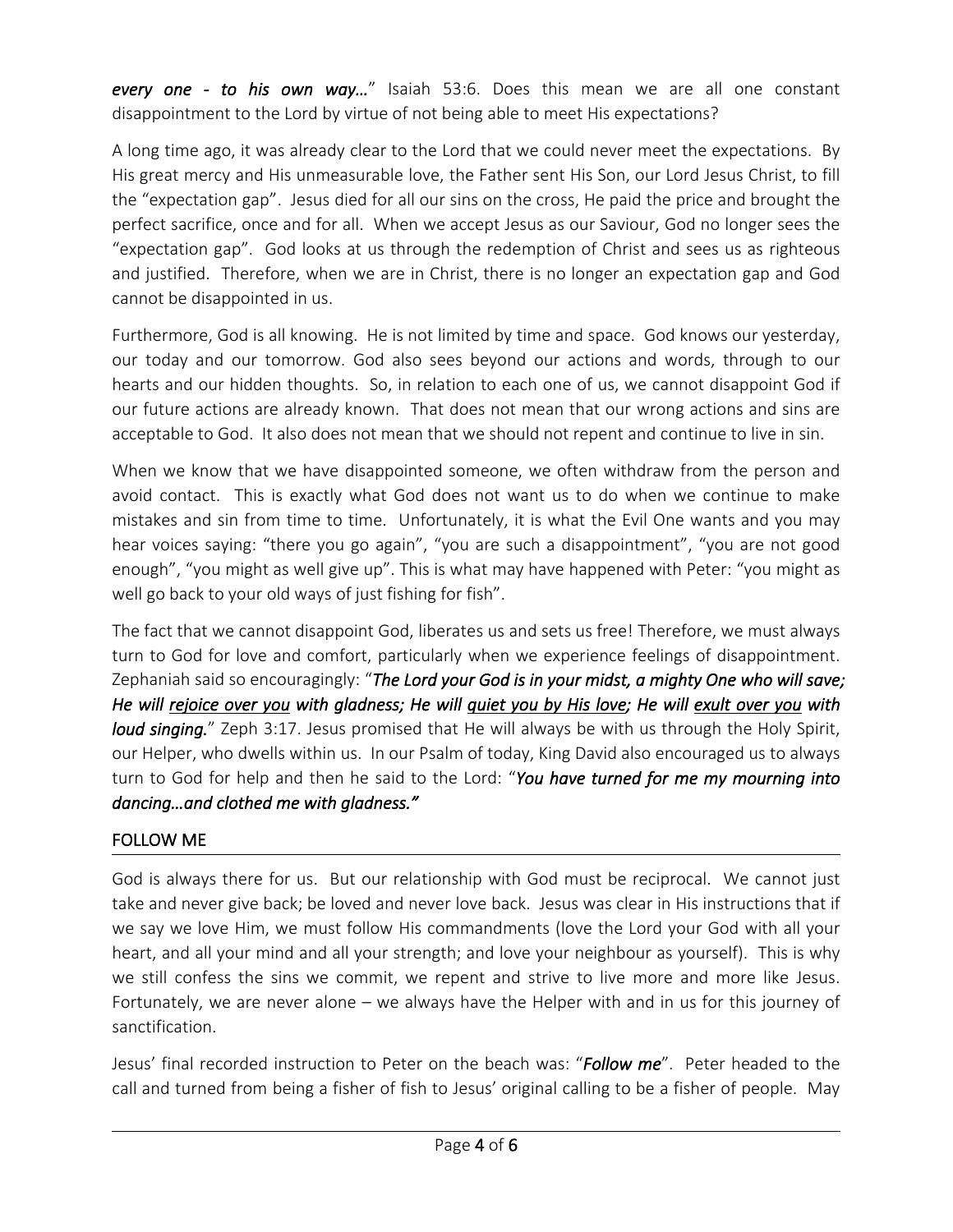we all also head to the call to follow Jesus and, just like Peter, be the light, the salt and fishers of people in the Isle of Man and where ever life leads us. AMEN